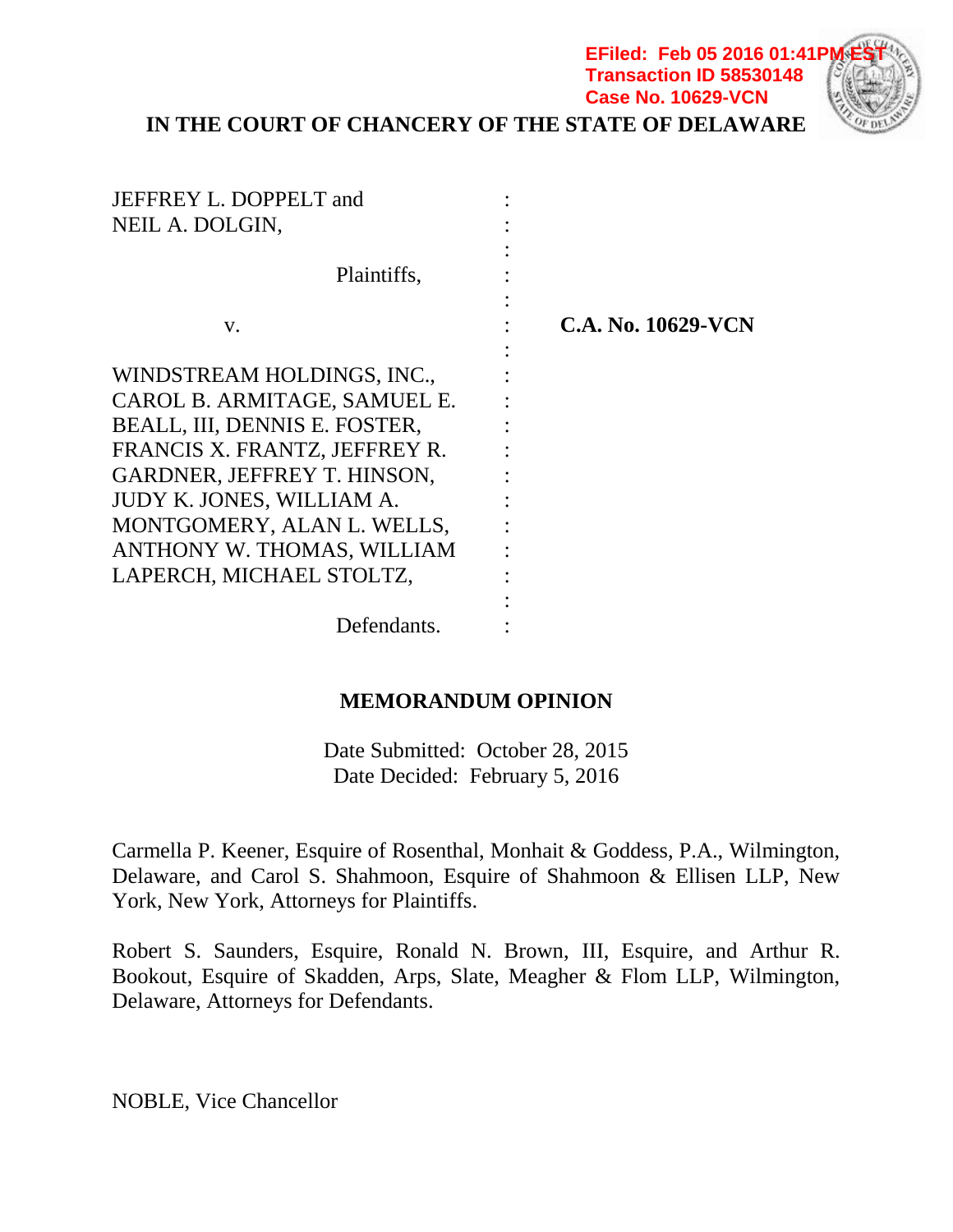#### **I. INTRODUCTION**

Plaintiffs Jeffrey L. Doppelt ("Doppelt") and Neil A. Dolgin (together, the "Plaintiffs") bring this action on behalf of themselves and all other similarly situated stockholders against Windstream Holdings, Inc. ("Windstream" or the "Company") and Windstream's board of directors (the "Board," and together with Windstream, the "Defendants").<sup>1</sup> Plaintiffs seek monetary damages resulting from the Board's alleged breach of fiduciary duties, a declaration that the Windstream stockholders' approval at the Special Meeting held on February 20, 2015 (the "Special Meeting") of certain Board proposals was void and obtained in violation of the Board's disclosure duties, and an injunction preventing the Board from further violating such duties. $<sup>2</sup>$ </sup>

<sup>&</sup>lt;sup>1</sup> Two named defendants, Dennis E. Foster ("Foster," former Board Chairman) and Jeffrey R. Gardner ("Gardner," former Windstream Director, President, and Chief Executive Officer), are no longer members of the Board. They resigned on February 1, 2015, after the approval and issuance of the Proxy Statement (defined below). Am. Shareholder Class Action Compl. ("Compl." or "Complaint")  $\P$  12, 14.

<sup>2</sup> *Id.* Wherefore clause.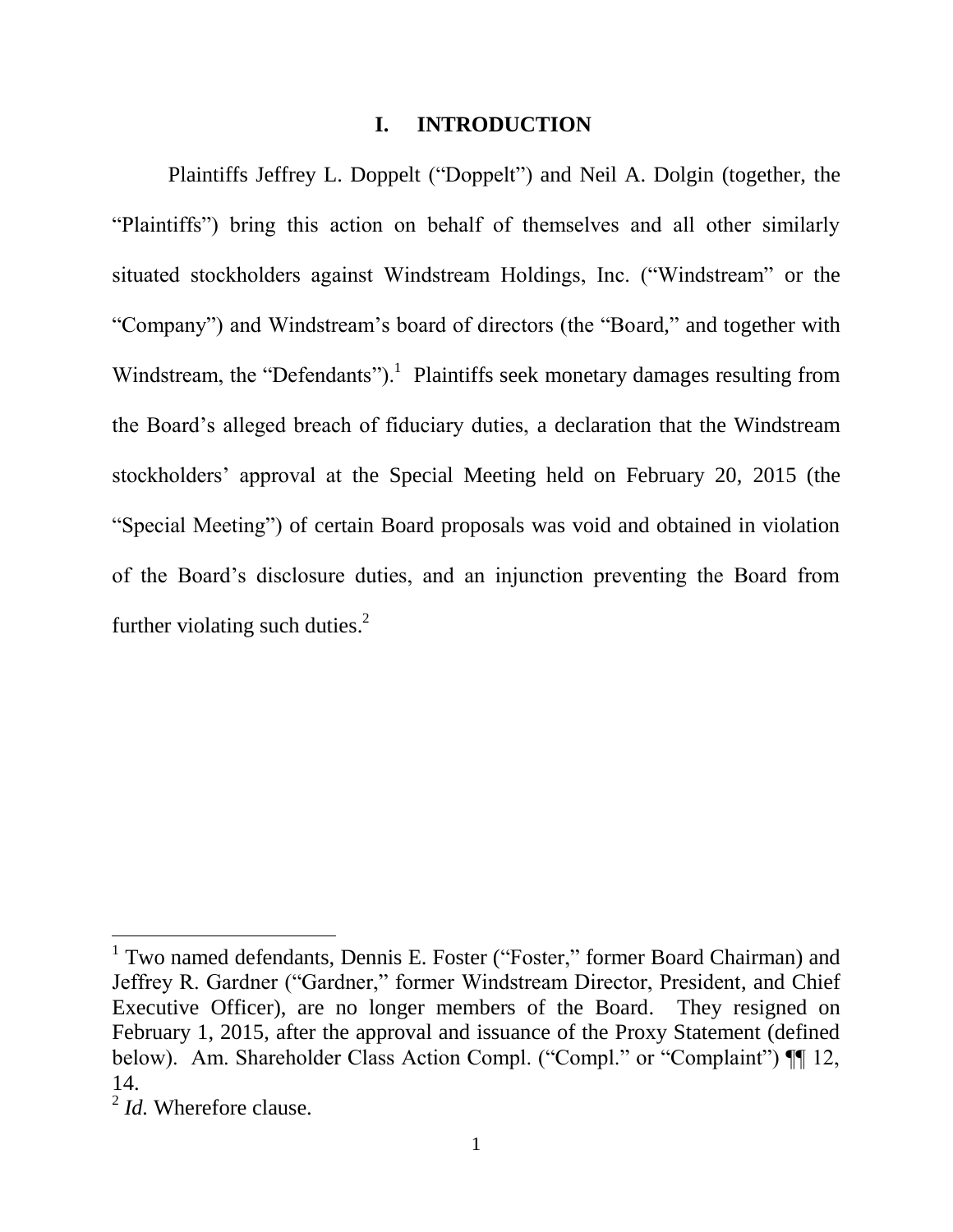#### **II. BACKGROUND**

Plaintiffs have been Windstream stockholders at all relevant times.<sup>3</sup> Windstream is a Delaware corporation headquartered in Little Rock, Arkansas, and provides, through its operating subsidiary Windstream Corporation ("Windstream Corp."), advanced network communications to enterprise business customers and broadband, voice, and video services to consumers. 4 The Company had over six hundred million shares of common stock outstanding, all traded on the NASDAQ Global Select Market,<sup>5</sup> and had paid dividends of \$1 per share per year since 2007.<sup>6</sup> On more than one occasion, Gardner, Windstream's former President and Chief Executive Officer, "indicated that maintaining the dividend was a . . . key component of [Windstream's] investment thesis," and was the "best way to provide returns to [Windstream] shareholders."<sup>7</sup> In fact, a February 2013 press release quoted Gardner as stating that Windstream produces sufficient free cash flow not only to pay the \$1 per share dividend, but also to invest in the business and reduce its debt. $8$  Gardner reaffirmed his confidence in these statements even

 $3$  *Id.* **¶** 7-8.

 $4$  *Id.*  $\P$  9, 22-23. Windstream was created in 2013 as a holding company for Windstream Corp. Prior to the creation of Windstream, Windstream Corp. operated without the holding company structure. *Id.* ¶ 9.

 $^{5}$ *Id.* ¶ 9.

 $^6$  *Id.*  $\sqrt{\phantom{a}}$  24.

 $\sqrt{7}$  *Id.*  $\sqrt{25}$  (internal quotation marks omitted).

 $^{8}$  *Id.*  $\overline{)}$  26.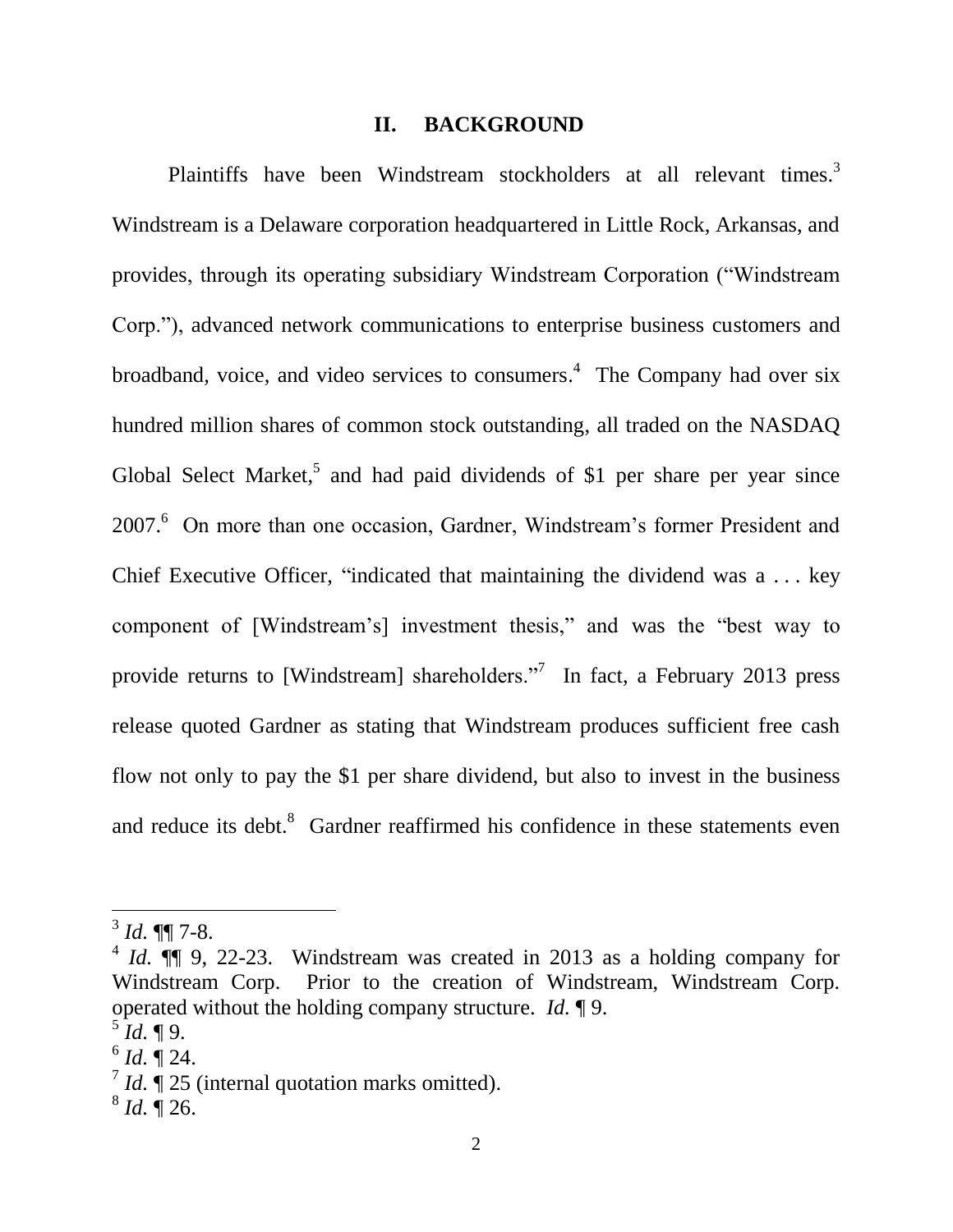among concerns posed by a Reuters report questioning the telecom sector and the Company's ability maintain its dividend given recent share price reductions.<sup>9</sup>

On July 29, 2014, the Company announced a plan (the "July Plan") to spin off certain assets (the "Spin-Off"), "including fiber and copper networks and other real estate, into an independent, publicly traded real estate investment trust" (a "REIT") named Communications Sales & Leasing, Inc. ("CS&L").<sup>10</sup> Windstream could then lease those assets for an estimated \$650 million per year. $11$ The tax-free Spin-Off contemplated by the July Plan would, the Company maintained, allow for a \$3.2 billion debt reduction, an increase in free cash flow, and attractive dividends provided by the REIT.<sup>12</sup> The July Plan, however, was never presented to Company stockholders. Instead, on December 18, 2014, Windstream announced a new plan (the "December Plan"), under which Windstream would "spin-off assets into a publicly-traded REIT, but retain 19.9% of the newly-formed REIT and distribute" the remainder to Windstream stockholders.<sup>13</sup> This structure, Windstream announced, was expected to reduce Company debt by \$4 billion, and in order to avoid a \$600-\$800 million tax burden, Windstream Corp. would be converted to a limited liability company (requiring a

<sup>9</sup> *Id.* ¶ 27.

<sup>10</sup> *Id.* ¶ 29.

 $11$  *Id.* 

<sup>&</sup>lt;sup>12</sup> *Id.* Windstream stockholders were to be given shares in the REIT at a one-toone ratio with their Windstream shares. *Id.*  $^{13}$  *Id.* ¶ 30.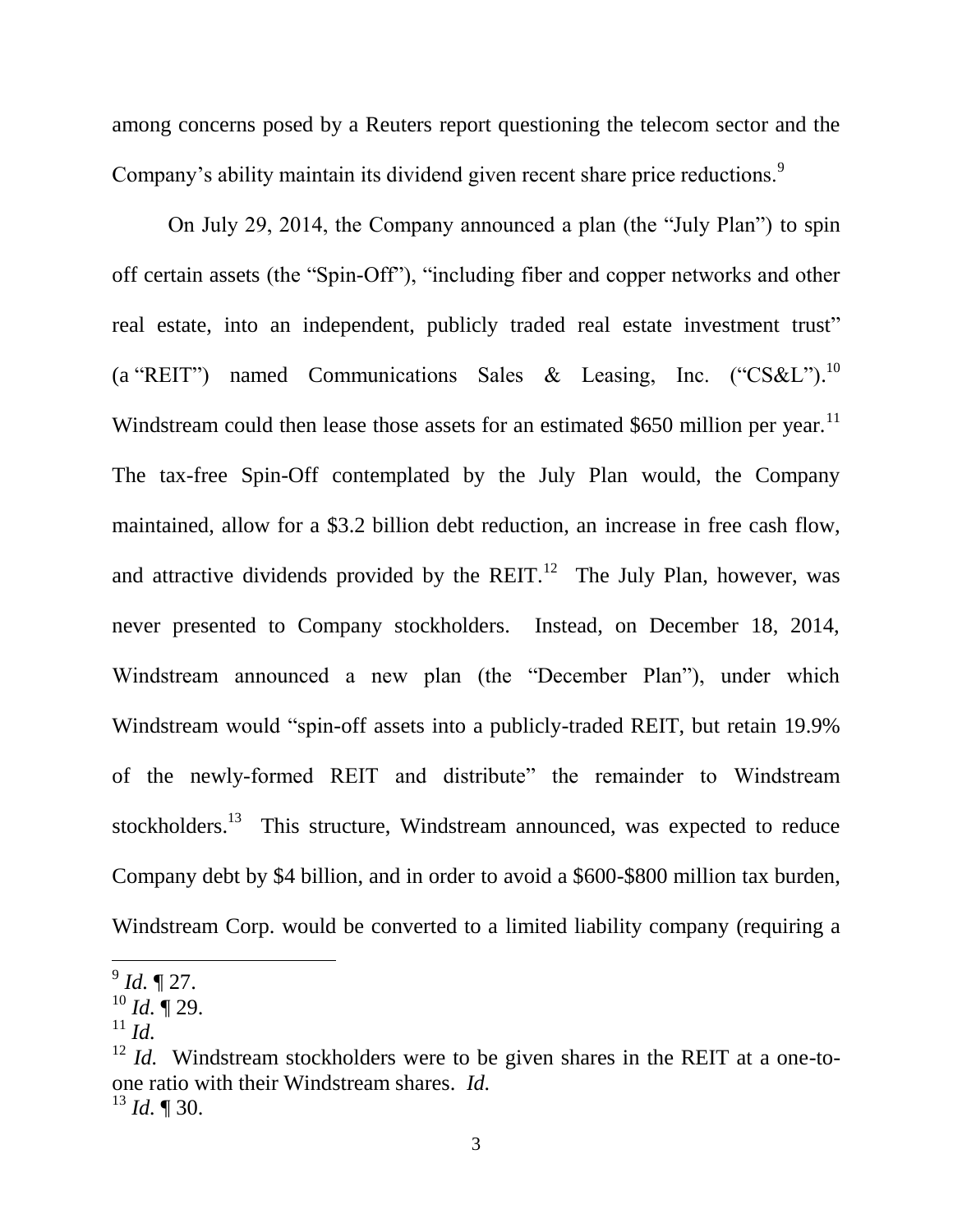charter amendment).<sup>14</sup> Following the transaction, Windstream would undergo a one-for-six reverse stock split to increase the post-transaction per-share trading price.<sup>15</sup> The December Plan announcement was preceded by the departure of Windstream's Chief Operating Officer on August 19, 2014 (effective September 1, 2014), and Foster and Gardner on December 11, 2014 (effective February 1, 2015).<sup>16</sup> Plaintiffs express concern regarding Gardner's departure in particular given his prior statements regarding Windstream's policy to maintain its dividend.<sup>17</sup>

Plaintiffs allege that the Board's proposal to effect the one-for-six reverse stock split (the "Reclassification Proposal," and together with the Proposal to Eliminate Voting Rights, the "Proposals") and the Proposal to Eliminate Voting Rights were "part and parcel" of the Spin-Off as "demonstrated by the fact that all of the reasons that management provide[d] to shareholders to convince them to

 $14$  *Id.* To effect the conversion, Windstream stockholders were asked to approve a Board proposal "remov[ing] valuable voting rights of Company stockholders" ("Proposal to Eliminate Voting Rights"). *Id.* ¶ 2. Specifically, the Proposal to Eliminate Voting Rights sought to remove from Windstream Corp.'s Amended and Restated Certificate of Incorporation a provision requiring that any act or transaction involving Windstream Corp. requiring a stockholder vote (other than election or removal of directors) be approved not only by Windstream Corp.'s stockholders, but also by Windstream's stockholders. *Id.* ¶ 35.

<sup>&</sup>lt;sup>15</sup> *Id.*  $\blacksquare$  37 (quoting Windstream's Definitive Proxy Statement mailed to Stockholders "on or about" January 9, 2015 (the "Proxy Statement"), attached as Exhibit A to Plaintiffs' Shareholder Class Action Compl. (the "Initial Complaint")).

 $^{16}$  *Id.*  $\sqrt{\ }$  31.

<sup>17</sup> *Id.* ¶ 32.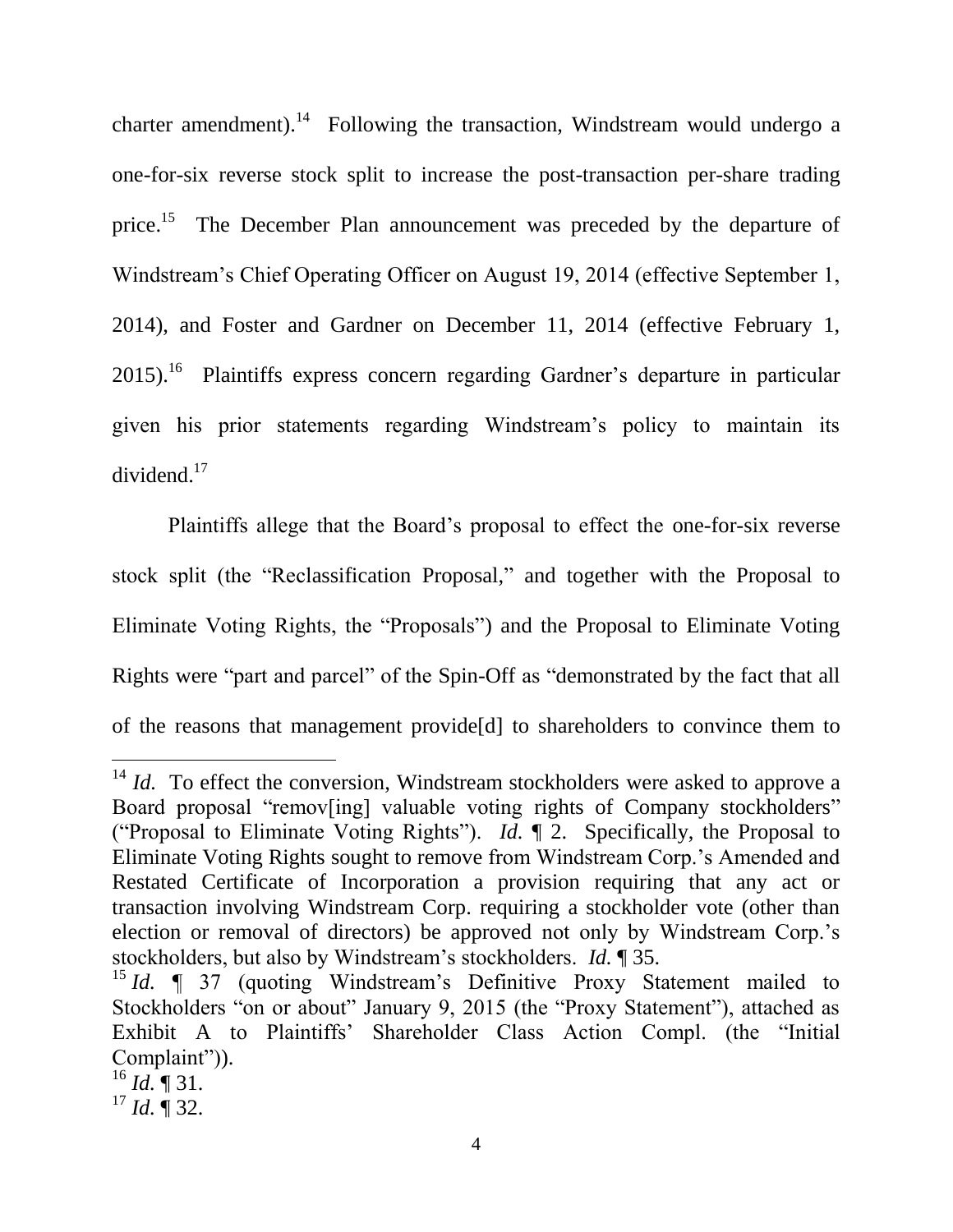vote for the Proposals relate to the benefits that would be provided by the Spin-Off, not to any benefit arising from the two proposals standing alone."<sup>18</sup> On January 9, 2015, the Board issued the Proxy Statement soliciting votes for the Reclassification Proposal and the Proposal to Eliminate Voting Rights. The vote was to be conducted at the Special Meeting.<sup>19</sup>

Plaintiffs, however, allege that the Proxy Statement was materially misleading in violation of the Board's disclosure duties. Specifically, Plaintiffs allege that the Proxy Statement omitted:

pro forma financials; basic balance sheet information of CS&L or Windstream as stripped of its real estate; a discussion of funding; an explanation or plan for the retained 19.9% ownership of CS&L by Windstream; a statement about the effect of the lease payments on Windstream; a discussion of the expected dividend or trading values of either company; an identification of each company's management team.<sup>20</sup>

Plaintiffs further allege that the Proxy Statement should have included the fact that

the Proposal to Eliminate Voting Rights was the exact proposal offered at the 2014

<sup>&</sup>lt;sup>18</sup> *Id.*  $\parallel$  40. Specifically, Plaintiffs allege that the sole purpose of the Proposal to Eliminate Voting Rights was to effect the conversion, which would not occur absent the Spin-Off, and that the sole purpose of the Reclassification Proposal was to increase the post-Spin-Off per-share trading price of the Company's stock to a "more appropriate range for a NASDAQ listed company." *Id.* ¶¶ 38-39 (quoting the Proxy Statement at 12).

<sup>19</sup> *Id.* ¶ 33.

 $^{20}$  *Id.*  $\overline{$  42.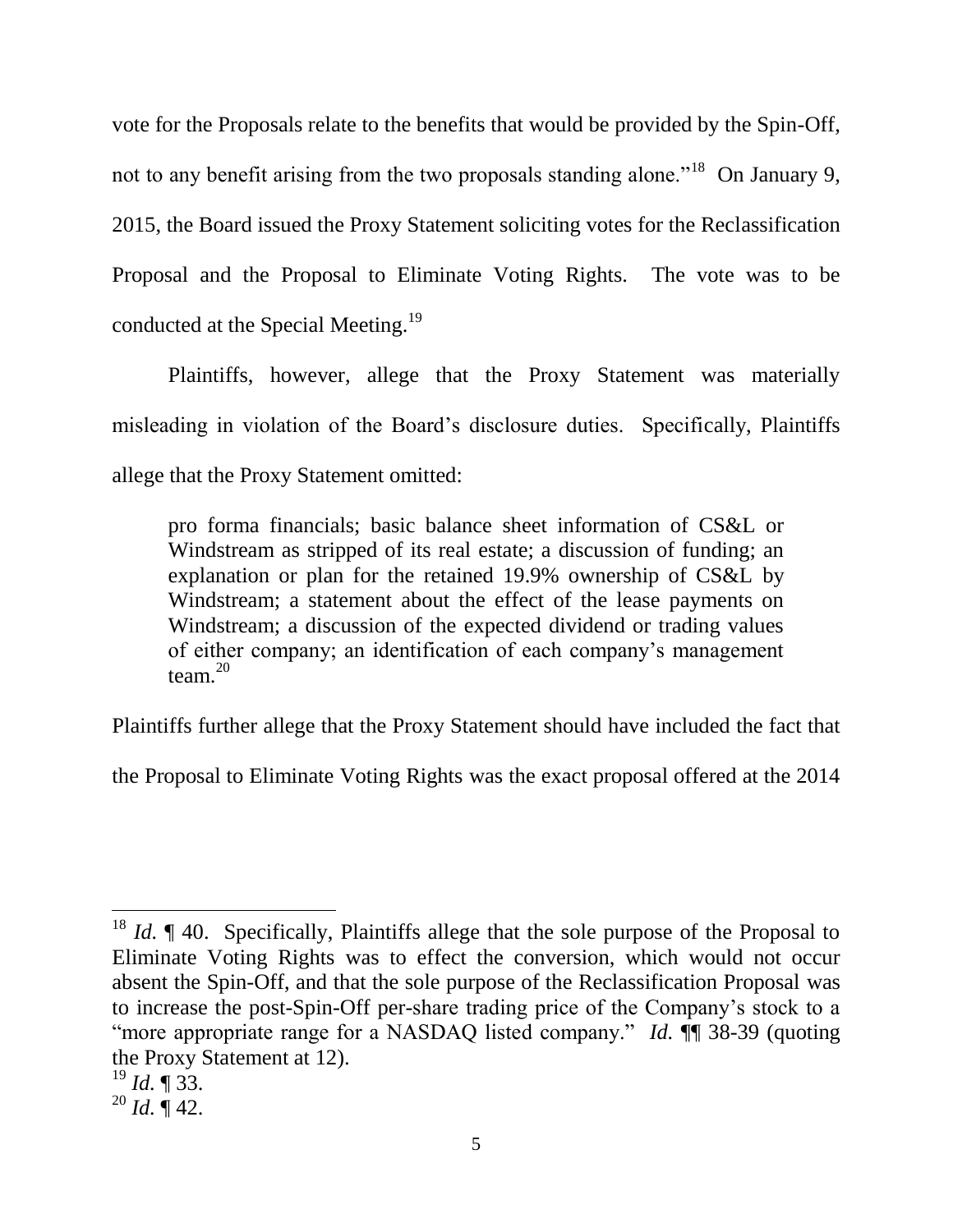annual meeting to accomplish the stated purpose of efficiency, and the fact that the proposal was not adopted at that time. $^{21}$ 

Despite these alleged omissions, the Proxy Statement suggested various potential benefits of the proposed transaction, including to

[a]llow Windstream Holdings to realize significant financial flexibility by retiring approximately \$4.0 billion in debt as part of the Spin-Off and to de-lever upfront; [g]enerate additional free cash flow that can be used to fund incremental growth opportunities in our business ...; [and] Provide Windstream Holdings with greater financial and strategic flexibility by allowing CS&L's real property business to optimize its leverage and enhance the credit profile of the Windstream Holdings business.<sup>22</sup>

The Proxy Statement, however, contained no information explaining how the Spin-

Off would accomplish such objectives or the source of the \$4 billion debt reduction and increased free cash flow.<sup>23</sup> Importantly, Plaintiffs allege that the Board withheld information about a planned 42% cut in the target post-transaction dividend, "while at the same time holding out an 'attractive' dividend as a reason

<sup>&</sup>lt;sup>21</sup> *Id.*  $\parallel$  45. Defendants note, however, that though the Proposal to Eliminate Voting Rights was not approved at the prior vote, "more than 72% of the shares voted supported the Charter Amendment." Windstream Defs.' Opening Br. in Supp. of Their Mot. to Dismiss Pls.' Am. Shareholder Class Action Compl. ("Defs.' Opening Br.") 38. "The shortcoming was that the majority of shares was not obtained." Tr. of Prelim. Inj. Hr'g and Ruling of the Ct. 62.

 $22$  Proxy Statement at 9. A supplement to the Proxy Statement (filed with the Court as Exhibit B to the Initial Complaint) touted additional benefits of the Spin-Off but still, Plaintiffs allege, contained misleading statements and material omissions. Compl. ¶¶ 46-47.

<sup>23</sup> Compl. ¶ 44.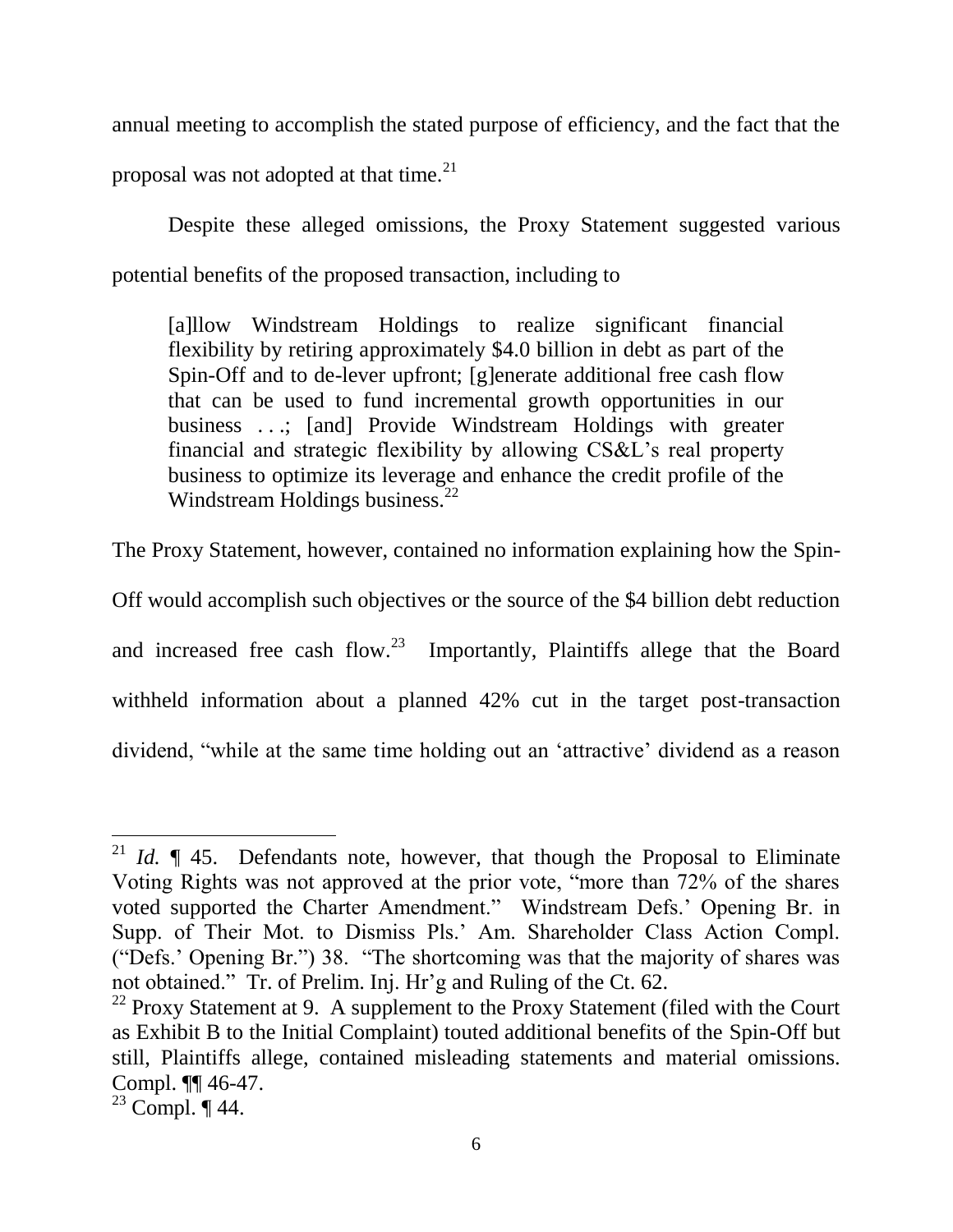to vote for the Proposals."<sup>24</sup> According to Plaintiffs, the Board publicly indicated, outside the Proxy Statement, that the post-transaction dividend target would be \$0.70 per current Windstream share while the actual target was in fact no more than \$0.58 per current Windstream share.<sup>25</sup> Finally, Plaintiffs allege that the Proxy Statement's indication that the transaction would result in a \$4 billion debt reduction was materially misleading because it failed to include the fact that a portion of that benefit "is derived from a planned reduction in dividends . . . and/or substitution of the debt with risky high yield debt of CS&L."<sup>26</sup>

Following the Special Meeting, Windstream issued a press release announcing that the Proposals were adopted and revealed that "CS&L expects to pay an annual dividend of \$2.40 per share post-spinoff," and that Windstream plans to "pay an annual dividend of \$0.60 per post-Spin-Off share."<sup>27</sup> Accounting for the conversion rate of .20 CS&L shares per Windstream share and the reverse stock split, the total post-Spin-Off dividend amounts to \$0.58 per pre-transaction Windstream share.<sup>28</sup> Plaintiffs attribute the decrease in the Company's post-Spin-Off share price to the unexpected dividend reduction.<sup>29</sup>

- $^{25}$  *Id.*  $\overline{9}$  48.
- $^{26}$  *Id.*  $\overline{)}$  49.
- $^{27}$  *Id.*  $\sqrt{\phantom{0}}$  51.
- $^{28}$  *Id.*  $\overline{9}$  52.

 $^{24}$  *Id.* ¶ 47.

<sup>&</sup>lt;sup>29</sup> *Id.*  $\int$  53. As of July 29, 2014, the date Windstream announced the July Plan, its shares traded at \$13.30. "By February 19, 2015, the day before the [Special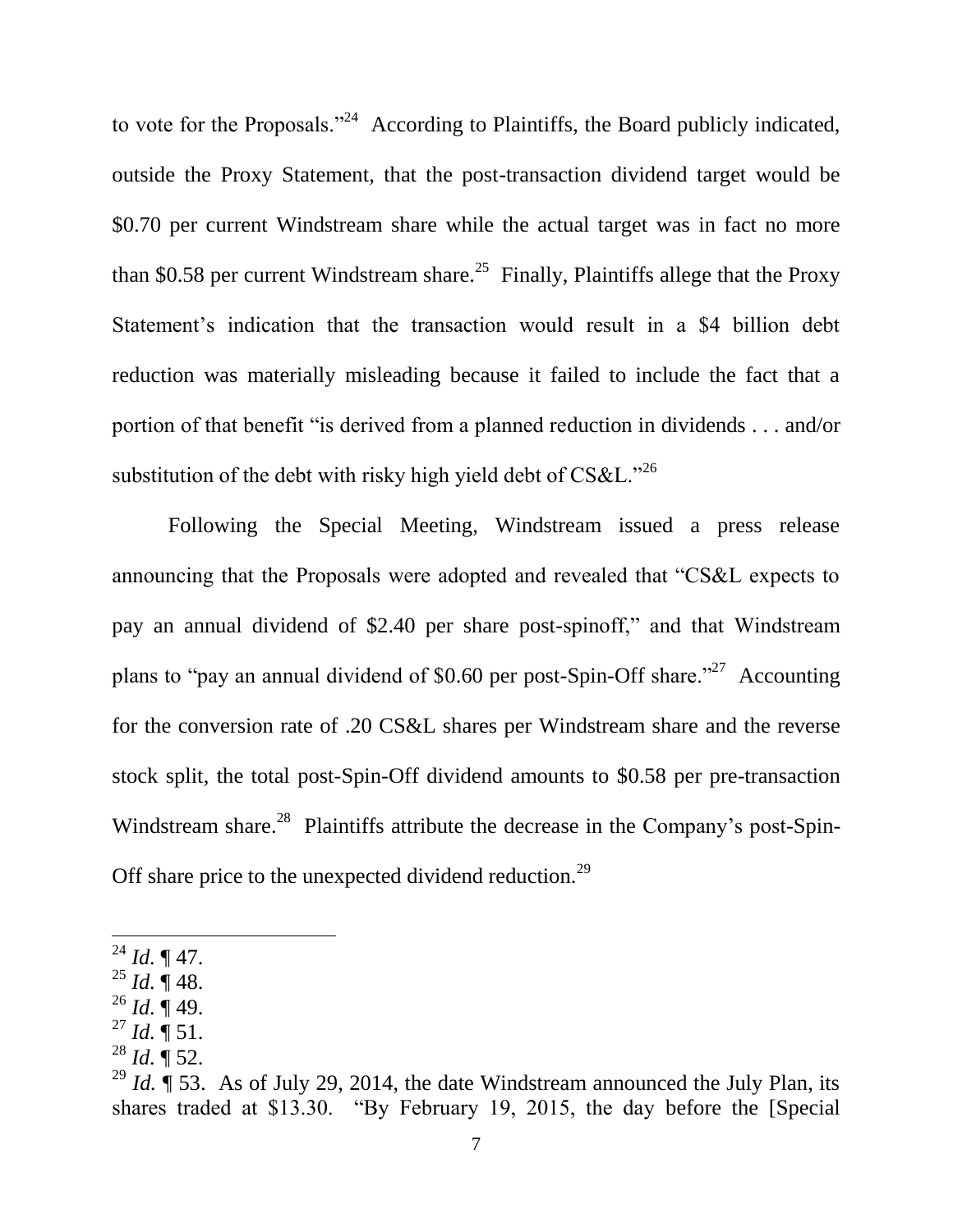#### **III. PROCEDURAL POSTURE**

Doppelt filed the Initial Complaint, accompanied by a motion for a preliminary injunction, on February 9, 2015. The Court, ruling from the bench on February 19, 2015—the day before the Special Meeting—denied Plaintiffs' motion for a preliminary injunction, reasoning that much of the information sought by Plaintiffs had been disclosed in public filings available on the United States Securities and Exchange Commission's ("SEC's") website, the Board was in no way conflicted, and while approval of the Proposals would "facilitate the spinoff," it is not necessary to effect the Spin-Off.<sup>30</sup> On March 16, 2015, Plaintiffs filed the Complaint, to which Defendants responded with the Motion to Dismiss considered here.

### **IV. CONTENTIONS**

Defendants argue that the Proxy Statement contained all facts material to the

vote on the Reclassification Proposal and the Proposal to Eliminate Voting Rights,

Meeting], [Windstream shares] traded at \$8.67, and by February 24, 2015, [they were] down to \$7.86 (a 9% drop) and [have] not recovered as of the close on March 11, 2015." *Id.*

<sup>30</sup> Tr. of Prelim. Inj. Hr'g and Ruling of the Ct. 59, 64; *Id.* at 65 ("The more detailed information which shareholders would need regarding a spinoff if they were being asked to approve a spinoff need not be provided to them in these circumstances. That information is not material to what they're being asked to vote upon."). Prior to the Court's ruling on Doppelt's request for a preliminary injunction, Defendants disclosed, among other information, "detailed information about anticipated debt reduction from the Spin Off, . . . [and] pro forma expected dividends." Windstream Defs.' Br. in Opp'n to Pl.'s Mot. for Prelim. Inj. 34-35.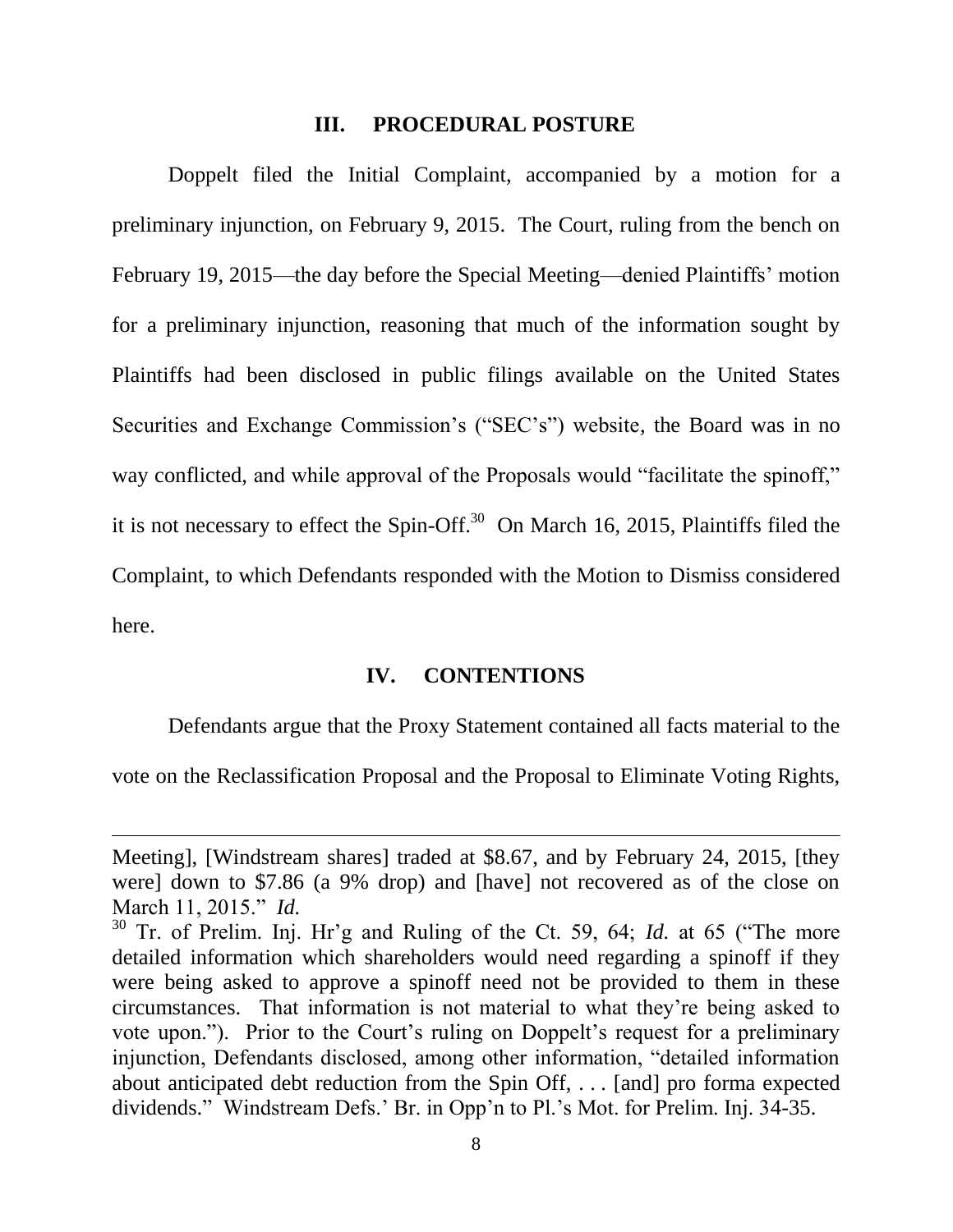and that, in any case, Windstream disclosed all information sought by Plaintiffs.<sup>31</sup> Defendants further contend that the exculpatory provision in Windstream's Certificate of Incorporation (the "Exculpation Provision"), authorized by 8 *Del. C.* § 102(b)(7), compels dismissal of Plaintiffs' claims for money damages.  $32$ Plaintiffs contend that Defendants breached their duty of candor by intentionally misrepresenting a planned dividend cut, a \$4 billion debt reduction, and other benefits of the proposed Spin-Off transaction.<sup>33</sup> They also argue that the omitted information was material to the vote on the Proposals because the Spin-Off transaction would not have occurred absent stockholder approval of the Proposals.<sup>34</sup>

## **V. ANALYSIS**

## A. *Legal Standard*

On a motion to dismiss, the Court accepts as true all well-pleaded factual allegations in the complaint.<sup>35</sup> Facts are "well pleaded" if they "give the opposing party notice of the claim."<sup>36</sup> The Court may also draw reasonable inferences from such facts, but is not obligated to "accept every strained interpretation proposed by

 $31$  Defs.' Opening Br. 26, 30.

<sup>32</sup> *Id.* at 42.

<sup>&</sup>lt;sup>33</sup> Pls.' Br. in Opp'n to Defs.' Mot. to Dismiss Pls.' Am. Shareholder Class Action Compl. ("Pls.' Answering Br.") 14, 19, 22.

 $34$  *Id.* at 21.

<sup>35</sup> *Precision Air, Inc. v. Standard Chlorine of Delaware, Inc.*, 654 A.2d 403, 406 (Del. 1995).

<sup>36</sup> *RBC Capital Mkts., LLC v. Educ. Loan Trust IV*, 87 A.3d 632, 639 (Del. 2014).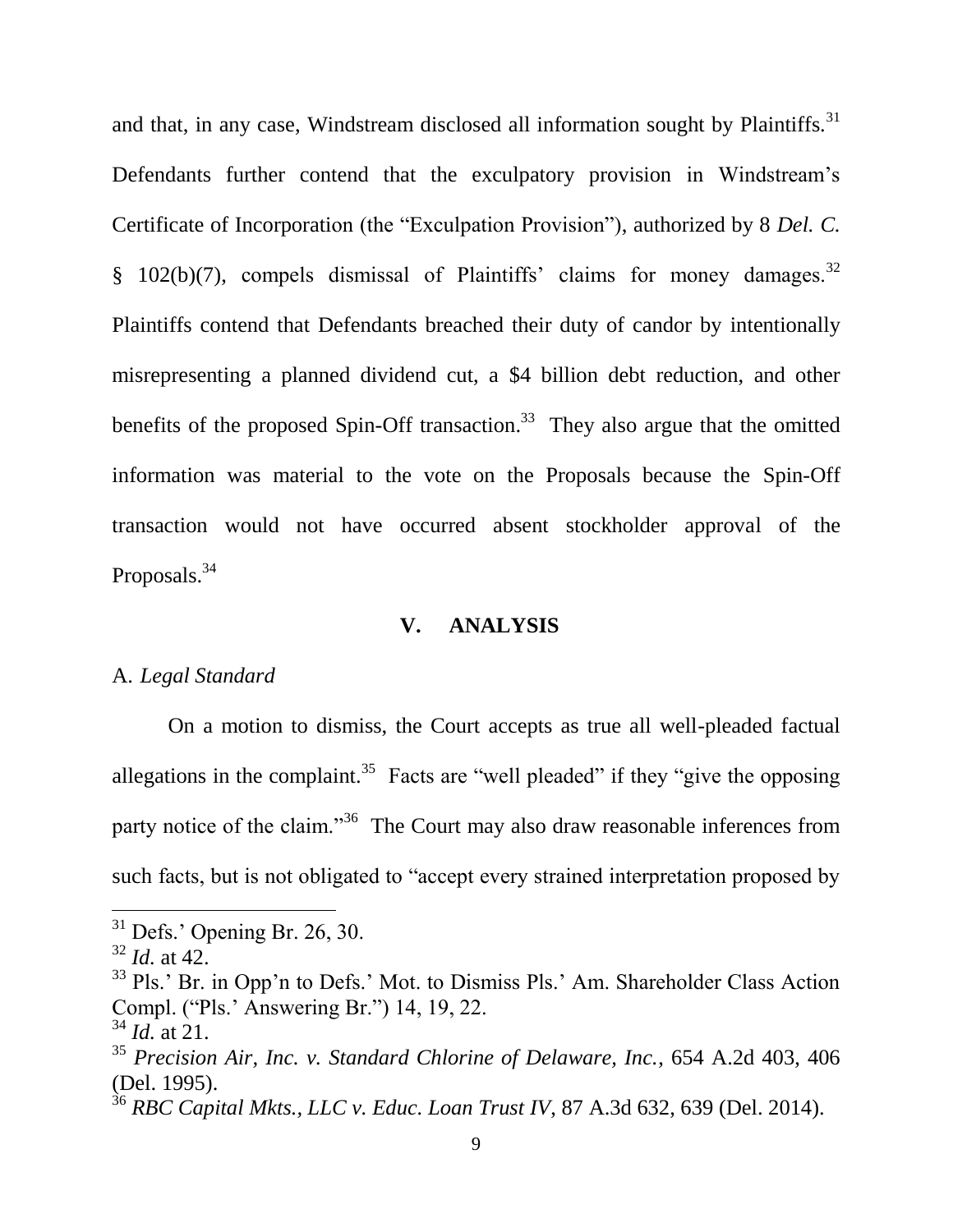the plaintiff."<sup>37</sup> Under this standard, the Court will not dismiss a claim unless "the plaintiff would not be entitled to recover under any reasonably conceivable set of circumstances."<sup>38</sup>

#### B. *Analysis*

Defendants urge the Court to dismiss Plaintiffs' claims on three grounds: (1) the Proxy Statement contained all material facts, and in any event, all facts requested by Plaintiffs were publicly disclosed at the time of the Special Meeting, (2) the Exculpation Provision compels dismissal of Plaintiffs' claims, and (3) Plaintiffs are not entitled to post-closing equitable relief. Defendants' Motion to Dismiss also separately seeks dismissal of all claims against Windstream specifically. The Court addresses each argument in turn.

#### 1. Defendants' Pre-Special Meeting Disclosures Do Not Justify Dismissal

Defendants argue that the Proxy Statement and certain non-Proxy Statement disclosures were sufficient to warrant dismissal of Plaintiffs' claims. First, Defendants contend that information pertaining to the Spin-Off and the dividend policy was not material to the vote on the Proposals, and that the Proxy Statement disclosed all material facts pertaining to the Proposals themselves.<sup>39</sup> This contention is rooted in the argument that stockholder adoption of the Proposals was

<sup>37</sup> *Caspian Alpha Long Credit Fund, L.P. v. GS Mezzanine P'rs 2006, L.P.*, 93 A.3d 1203, 1205 (Del. 2014).

<sup>38</sup> *RBC Capital Mkts.*, 87 A.3d at 639.

<sup>39</sup> Defs.' Opening Br. 28.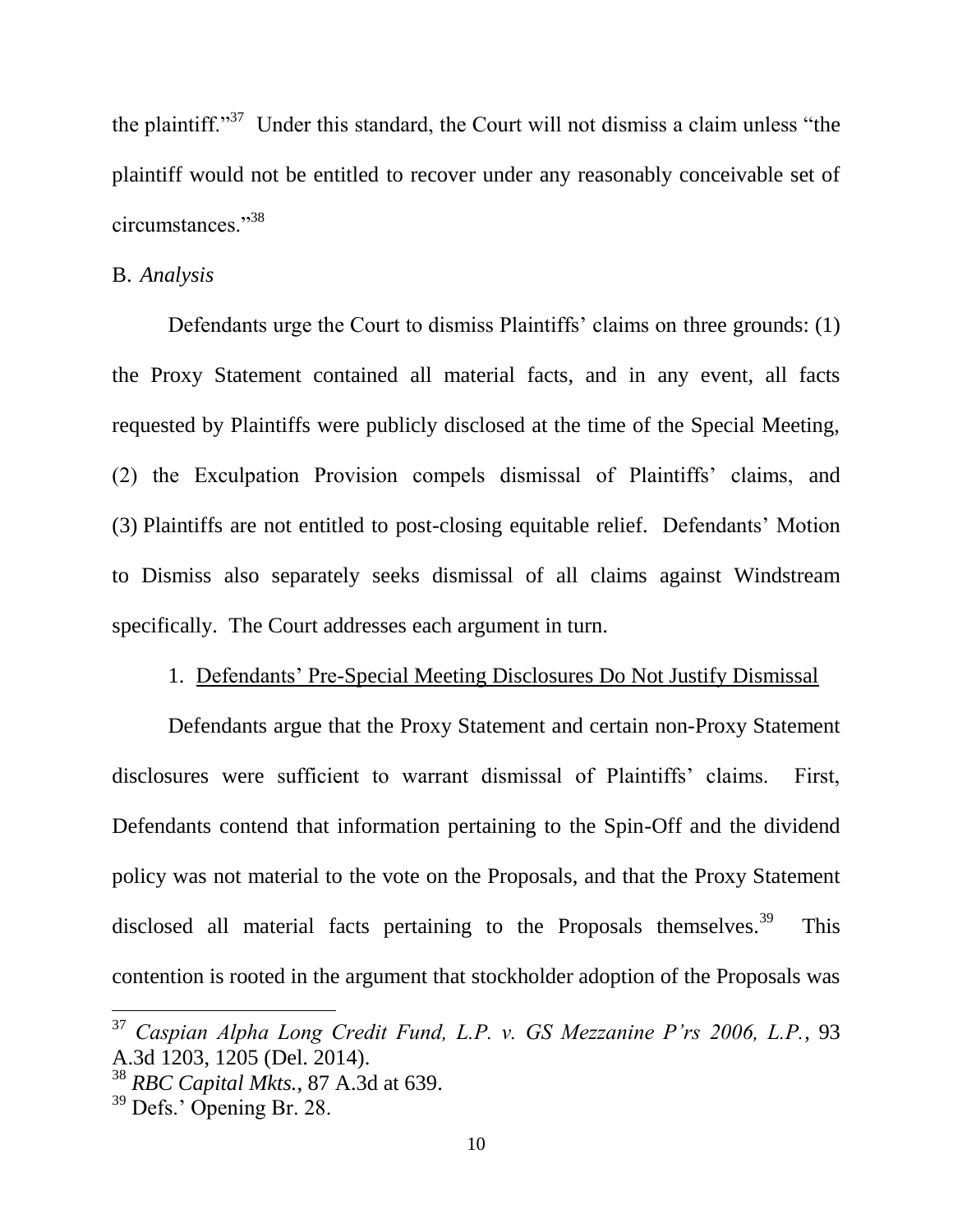not a condition precedent to the Spin-Off, but was requested solely to avoid tax burdens, and therefore constituted an independent transaction, separate and distinct from the Spin-Off.<sup>40</sup> Because the Proposals were separate from the Spin-Off and no stockholder vote was required to effectuate the Spin-Off itself, Defendants conclude, information pertaining to the Spin-Off was irrelevant to the vote on the Proposals at the Special Meeting.<sup>41</sup>

The Court, in hearing Plaintiffs' February 19, 2015 motion for a preliminary injunction, agreed with Defendants that stockholder adoption of the Proposals was a separate transaction from the Spin-Off. $42$  The Court reasoned that because no stockholder vote was required to implement the Spin-Off itself, "[t]he more detailed information which shareholders would need regarding a spinoff [requiring their vote] need not be provided.<sup> $343$ </sup> This conclusion was, however, subject to a "likelihood of success on the merits" standard. $44$  On a motion to dismiss, the Court considers a complaint's factual allegations under a more lenient "reasonably conceivable" standard. Given Plaintiffs' allegations that "all of the reasons that management provide[d] to shareholders to convince them to vote for the Proposals relate[d] to the benefits that would be provided by the Spin-Off, not to any benefit

<sup>40</sup> *Id.* at 28-29.

<sup>&</sup>lt;sup>41</sup> *Id.*; Tr. of Oral Arg. Defs.' Mot. to Dismiss 6-8.

 $^{42}$  Tr. of Prelim. Inj. Hr'g and Ruling of the Ct. 65.

<sup>43</sup> *Id.*

<sup>44</sup> *Wayne Cnty. Empls.' Ret. Sys. v. Corti*, 954 A.2d 319, 330 (Del. Ch. 2008).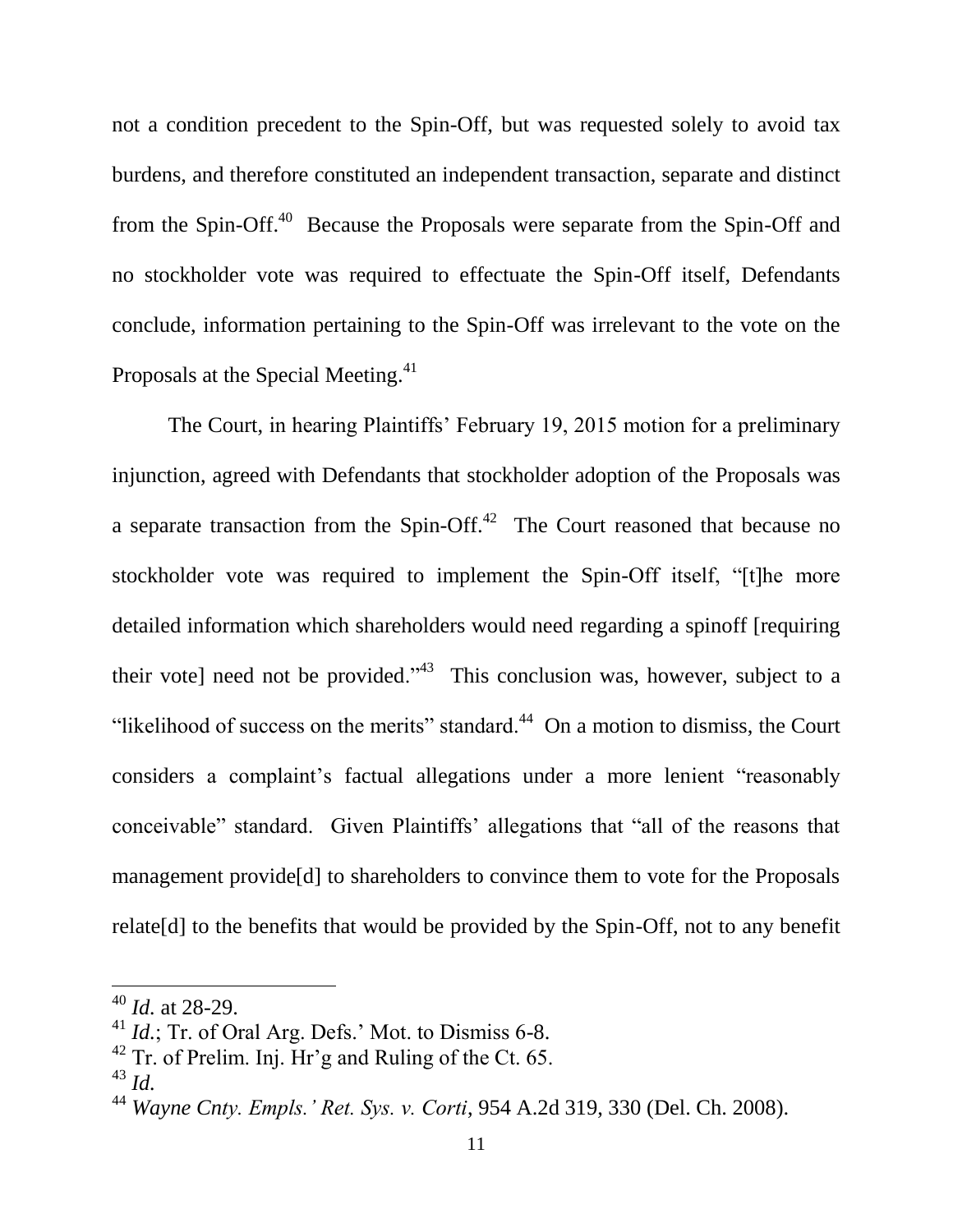arising from the two Proposals standing alone without the Spin-Off,"<sup>45</sup> and the fact that the Proxy Statement included, in a section titled "Background to the Proposals," a subsection listing the rationale for and benefits of the Spin-Off,<sup>46</sup> it is reasonably conceivable that the Proposals and the Spin-Off constituted a single transaction, entitling Windstream stockholders to all material information regarding the Spin-Off prior to voting on the Proposals.<sup>47</sup>

Defendants cite *In re Novell, Inc. Shareholder Litigation*<sup>48</sup> to support the proposition that the duty of candor does not extend to matters that might be related to proposals subject to a stockholder vote.<sup>49</sup> There, the Court dismissed the plaintiffs' disclosure claims as irrelevant to the extent they apply to a transaction not subject to stockholder approval.<sup>50</sup> The Novell board of directors considered whether to sell the company as a whole or to carve out and sell separately its patent portfolio.<sup>51</sup> The Novell board eventually sold Novell separately from the patents,

 $45$  Compl.  $\P$  40.

<sup>46</sup> Proxy Statement at 9.

<sup>&</sup>lt;sup>47</sup> Though the Company executed the Spin-Off and the vote on the Proposals separately, the fact that the Board linked the two in the Proxy Statement supports a reasonable inference that the two constituted a single transaction. While trial subjects Plaintiffs to a burden greater even than that imposed at the preliminary injunction stage, the Court is unwilling, considering the alleged facts pursuant to a "reasonably conceivable" standard, to preclude Plaintiffs from taking discovery regarding the relatedness of the two transactions.

 $48\overline{2}013$  WL 322560 (Del. Ch. Jan. 3, 2013).

<sup>49</sup> Defs.' Opening Br. 27-28.

<sup>50</sup> *Novell*, 2013 WL 322560, at \*13.

 $^{51}$  *Id.* at \*2.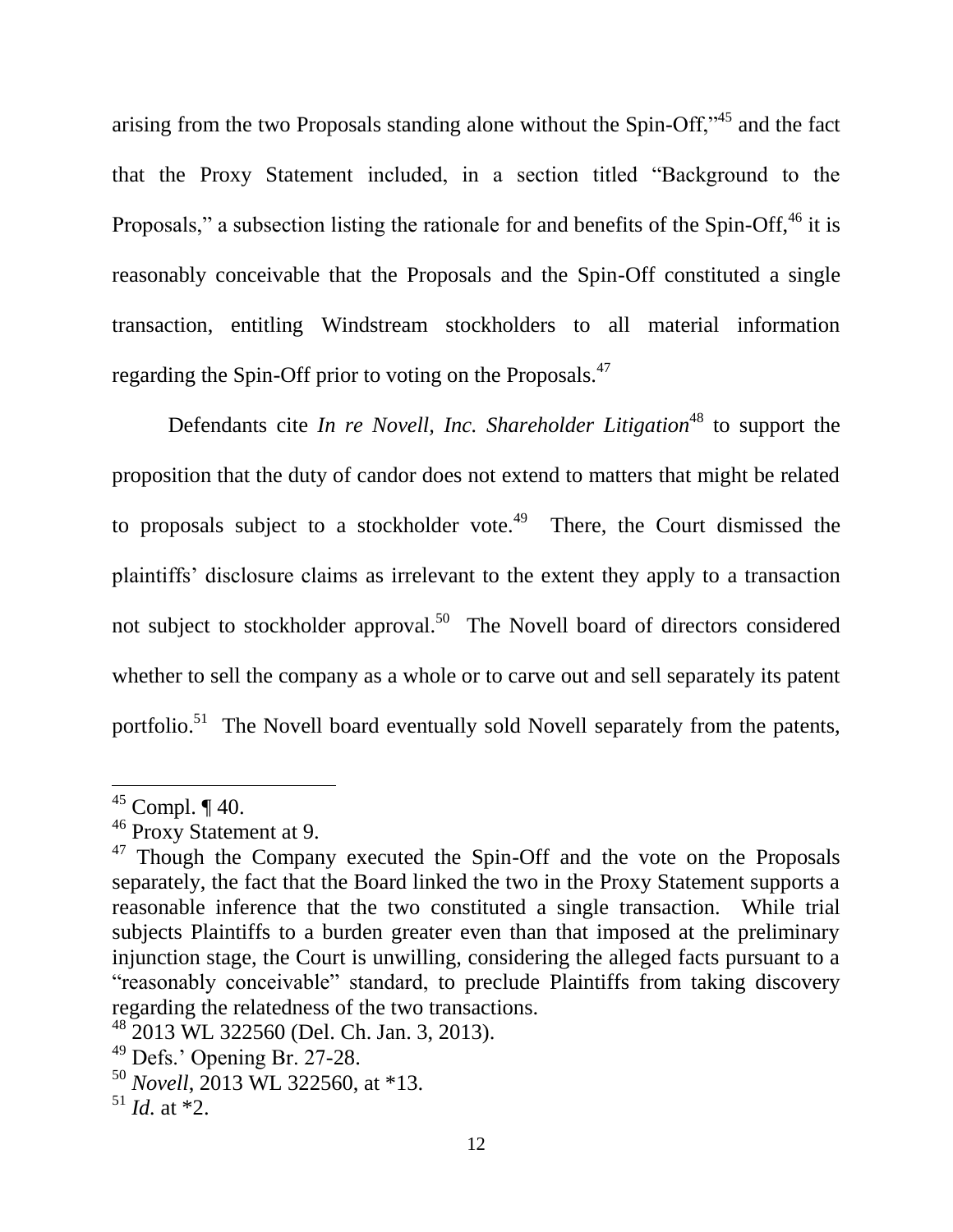with the merger subject to a stockholder vote and the sale of patents not.<sup>52</sup> Importantly, the "Patent Purchase Agreement provided that, subject to certain conditions, [the purchase] could proceed . . . even if the Merger Agreement was terminated," and the acquiring company conditioned its purchase on the attendant patent sale.<sup>53</sup> In *Novell*, therefore, the merger and the patent sale each held value independent of the other, and the information the plaintiffs sought regarded a transaction separate and distinct from, though negotiated in conjunction with, the merger. Here, however, Plaintiffs allege the Proposals were of no value other than in connection with the Spin-Off, and that therefore the two constituted the same transaction. 54 For purposes of this Motion to Dismiss, therefore, *Novell* is not controlling. As such, the Court concludes that the Complaint properly alleges that the Spin-Off was relevant and material to the Windstream stockholders' vote on the Proposals.<sup>55</sup>

Defendants further argue that, even if the Spin-Off and Proposals constitute the same transaction, the information Plaintiffs sought was, in fact, fully

 $52$  *Id.* at \*13.

 $^{53}$  *Id.* at \*1, \*3.

<sup>54</sup> Compl. ¶¶ 39-40.

<sup>55</sup> Defendants also rely on *Herd v. Major Realty Corp.*, 1990 WL 212307, at \*10 n.2 (Del. Ch. Dec. 21, 1990) to support the proposition that "the duty of candor requires disclosure of all material facts only in connection with a transaction on which shareholders are asked to vote." As stated, however, disclosure regarding the Spin-Off (which does not require stockholder approval) was conceivably material to a stockholder vote on the Proposals.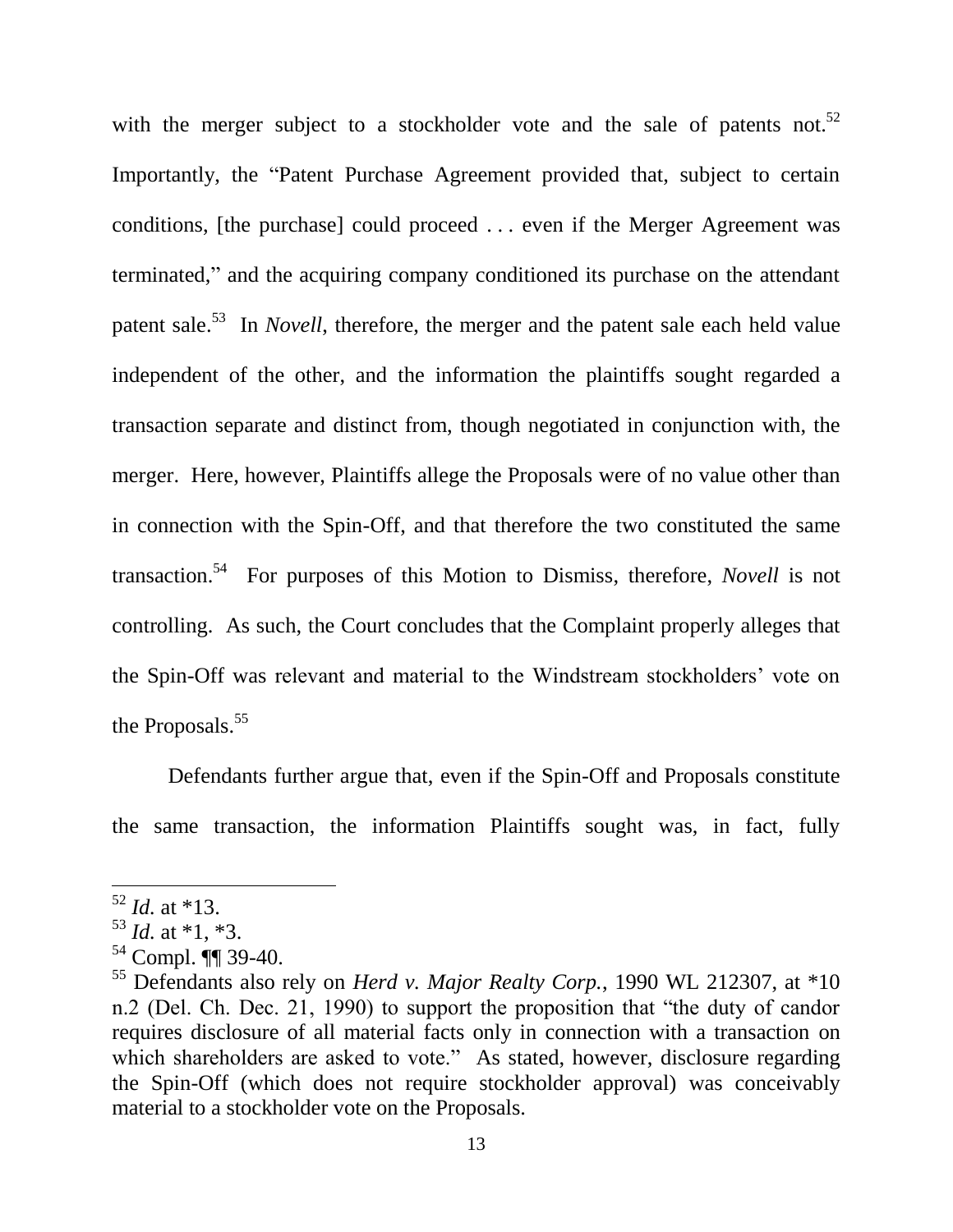disclosed.<sup>56</sup> Specifically, Defendants note that Windstream disclosed (1) information regarding expected post-transaction dividends in various press releases and investor presentations, (2) detailed information regarding the anticipated \$4 billion debt reduction in various investor presentations and information statements, (3) all requested information regarding the Proposals, and (4) other specific financial information regarding the Spin-Off including pro forma financials of CS&L and Windstream, December updates to the Spin-Off terms, benefits flowing to Windstream stockholders from the Spin-Off, and the management team following the Spin-Off.<sup>57</sup>

The Court is unwilling, at least at this stage in the proceeding, to hold that such alleged disclosures sufficiently moot Plaintiffs' claims. First, while Delaware law recognizes that "[p]roxy statements need not disclose 'facts known or reasonably available to the stockholders,"<sup>58</sup> misrepresentations or omissions are not "cured by reason that [they] could be uncovered by an energetic shareholder

<sup>&</sup>lt;sup>56</sup> Defs.' Opening Br. 30.

<sup>57</sup> *Id.* at 33-42. *See In re Rural Metro Corp. Shareholders Litig.*, 2013 WL 6634009, at \*7 (Del. Ch. Dec. 17, 2013) (noting that Delaware courts take judicial notice of public documents required to be and actually filed with government officials, but that "judicial notice of the same disclosures could not be used 'to establish the truth of the statements therein'" (quoting *In re Santa Fe Pac. Corp. S'holder Litig.*, 669 A.2d 59, 69 (Del. 1995)).

<sup>58</sup> *In re MONY Gp., Inc. S'holder Litig.*, 853 A.2d 661, 683 (Del. Ch. 2004), *as revised* (Apr. 14, 2004).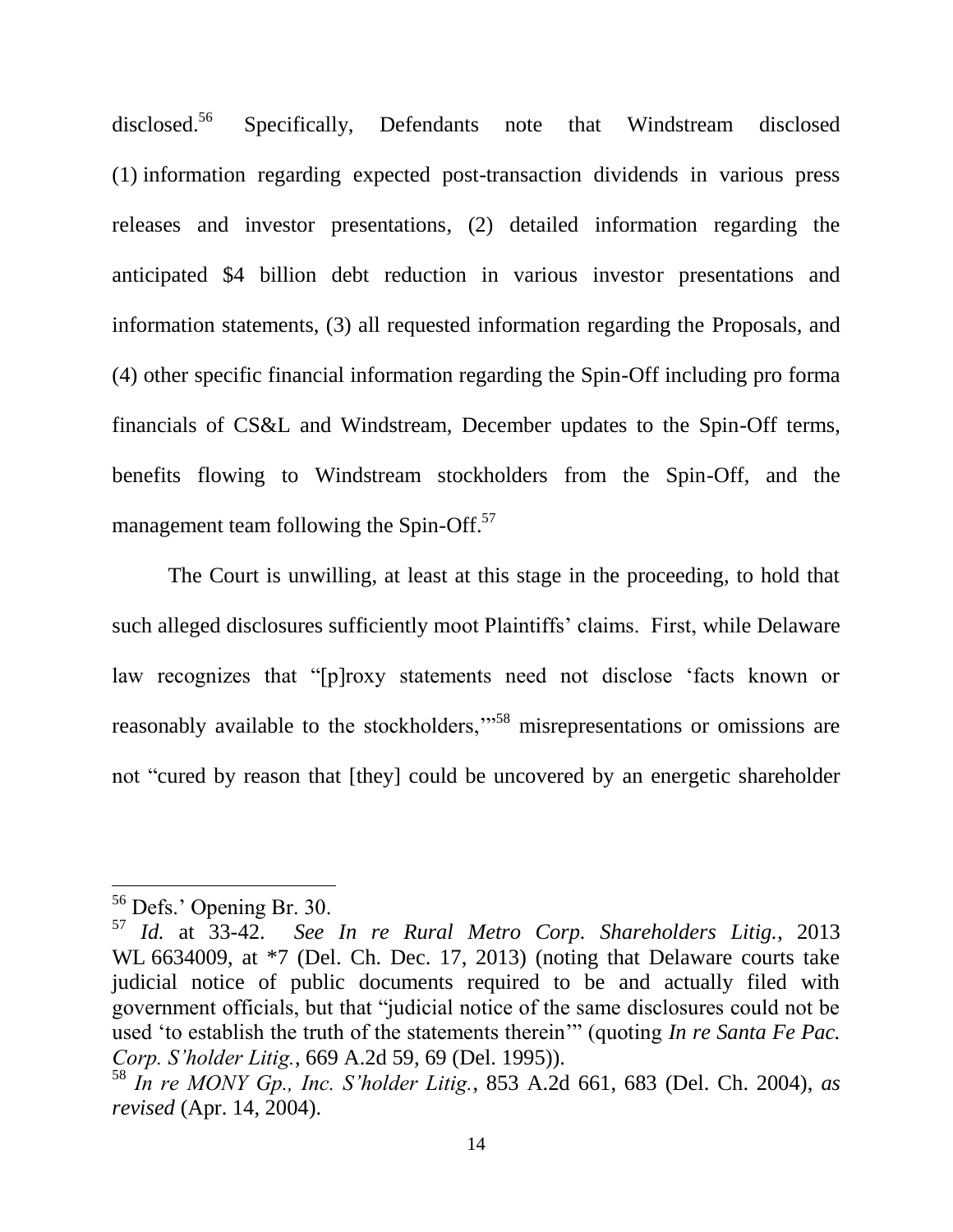reading an SEC filing."<sup>59</sup> In *MONY*, the Court found no violation from the board's alleged failure to disclose divergent interests between stockholder factions because (1) the allegedly withheld information was irrelevant, and (2) the company's disclosures<sup>60</sup> were both publicly available and communicated to the stockholders.<sup>61</sup> Here, however, Defendants' alleged disclosure violations were at least conceivably material, were excluded from the Company's direct communication to its stockholders (the Proxy Statement), and involved not only omissions, but also arguably misleading statements.<sup>62</sup> Accepting as true the allegations in the Complaint, while Windstream may have publicly disclosed some of the allegedly withheld information prior to the Special Meeting, the Court cannot find that such

<sup>59</sup> *ODS Techs., L.P. v. Marshall*, 832 A.2d 1254, 1262 (Del. Ch. 2003).

 $60$  Including news articles describing the diverging interests, a letter describing the same filed publicly with the court, and notation of the circumstances on the company's website encouraging one faction to seek appraisal. *In re MONY Gp., Inc.*, 853 A.2d at 683.

<sup>61</sup> *Id.*

 $62$  Tr. of Prelim. Inj. Hr'g and Ruling of the Ct. 63 ("That the information is not secret or hidden from public view is important because the public, including the shareholders, has had the opportunity to review it. But posting information on a government website is not necessarily a viable substitute for having it in the written proxy."). Were the Court to consider the Spin-Off a transaction distinct from the stockholders' approval of the Proposals, placing relevant Spin-Off information on the SEC's website may have sufficiently informed the vote on the Proposals—if the stockholders desired such information, it was readily available. Where the two are considered a single transaction, however, arguing that the allegedly omitted or misrepresented information is otherwise available on a government website is not a valid substitute for including such information in the Proxy Statement sent to the stockholders.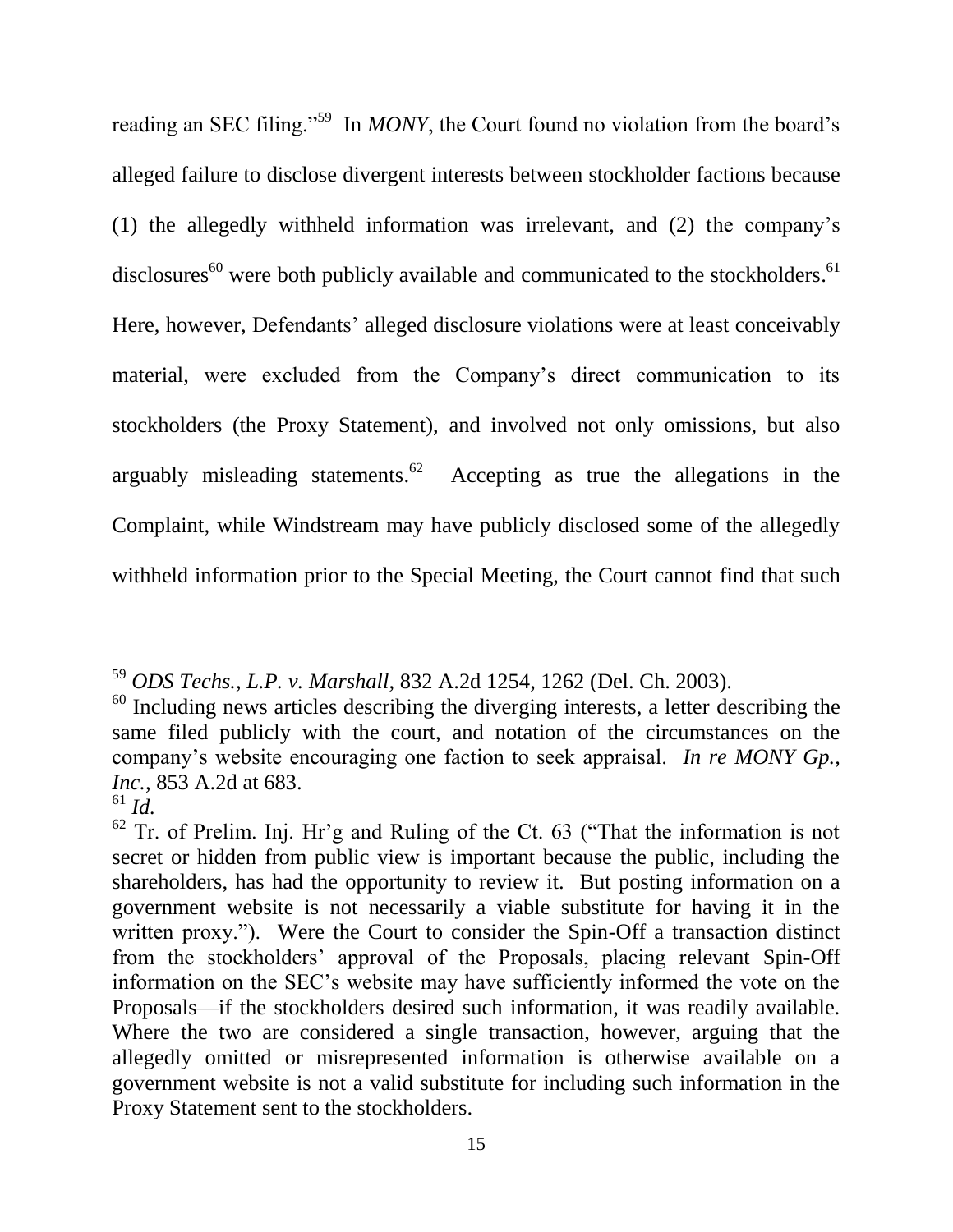information was "reasonably available" to the Windstream stockholders at that time.

Finally, Windstream's public disclosures contained apparent inaccuracies sufficient to potentially mislead and misinform stockholders with regard to the vote on the Proposals. For example, in its July 29 press release, Windstream reported that "[f]ollowing the spinoff, the expected annual dividend per share in the aggregate for the two companies will be \$0.70 per current Windstream share.<sup> $563$ </sup> Plaintiffs allege Defendants intentionally misrepresented the \$0.12 discrepancy between the published and actual target post-Spin-Off dividend.<sup>64</sup> It is therefore at least reasonably conceivable that Plaintiffs' alleged disclosure violations were material, $65$  relevant to the requested stockholder action, $66$  and not adequately disclosed at the time of the Special Meeting.

<sup>63</sup> Transmittal Aff. of Ronald N. Brown, III in Supp. of Windstream Defs.' Opening Br. in Supp. of Their Mot. to Dismiss Pls.' Am. Shareholder Class Action Compl. Ex. 2 at Ex. 99.1. Windstream made this representation in sundry additional disclosures. Pls.' Answering Br. 18 n.5. Defendants note, however, that certain other pre-Spin-Off disclosures accurately represented the \$0.42 dividend cut. Windstream Defs.' Reply Br. in Further Supp. of Their Mot. to Dismiss Pls.' Am. Shareholder Class Action Compl. 11.

 $64$  Compl.  $\P$  4.

<sup>65</sup> *Cf. Zirn v. VLI Corp.*, 621 A.2d 773, 777 (Del. 1993) ("Whether disclosures are adequate is a mixed question of law and fact.").

<sup>&</sup>lt;sup>66</sup> Generally, disclosure claims "require the challenged disclosure to have a connection to the request for shareholder action." *Malone v. Brincat*, 722 A.2d 5, 12 (Del. 1998).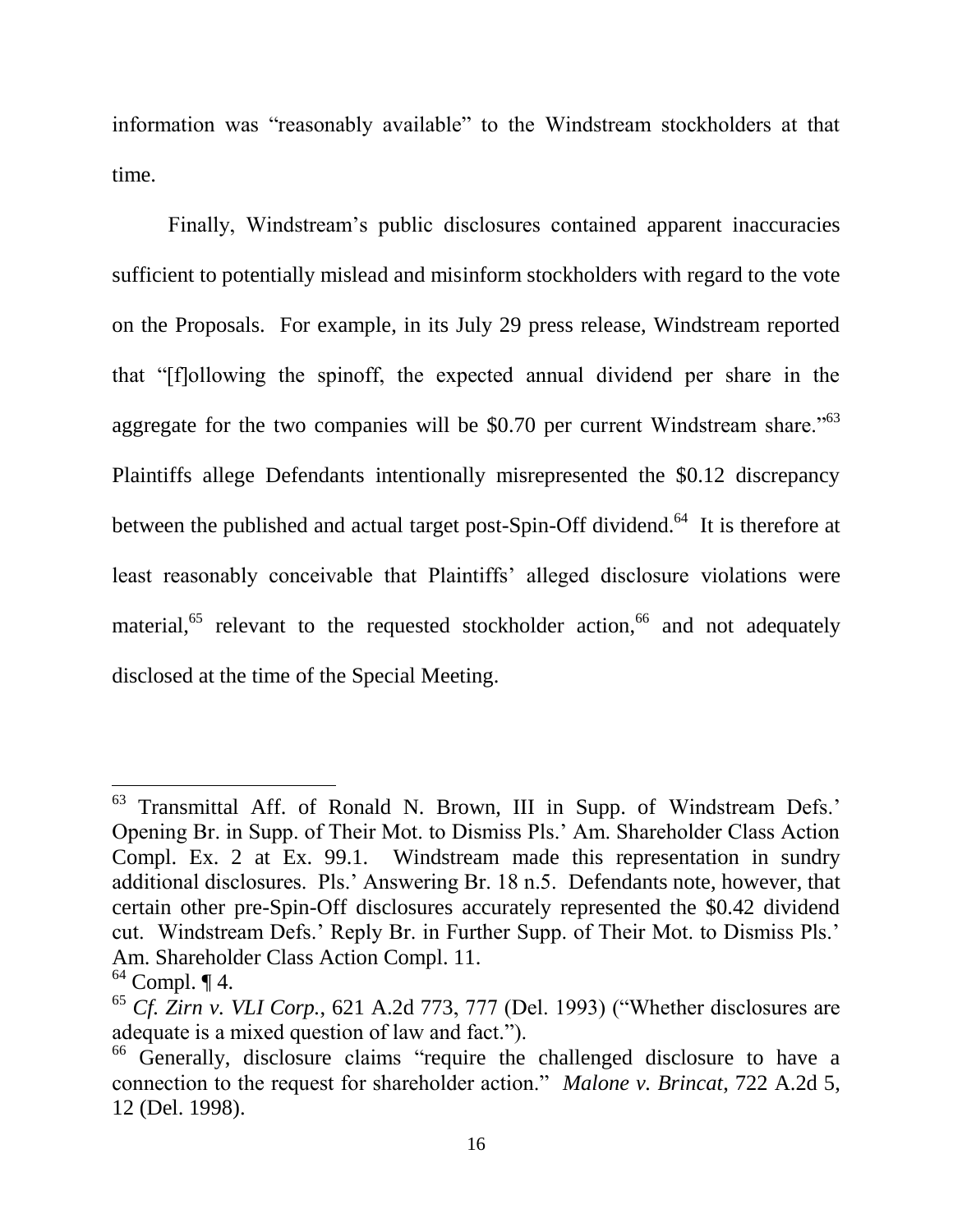# 2. The Exculpation Provision Does Not Compel Dismissal of Plaintiffs' Claims at This Stage in the Proceeding

Defendants argue that the Exculpation Provision, contained in Windstream's Certificate of Incorporation, precludes Board liability because the "Complaint is devoid of any allegation that the Board was disloyal or acted in bad faith."<sup>67</sup> While the Complaint does not allege director conflicts, it does allege facts from which the Court may reasonably infer that the Board made the alleged misrepresentations knowingly and in bad faith.<sup>68</sup> Most notably, the Complaint alleges that the Board's omission from the Proxy Statement of the planned dividend reduction was "deliberate, as evidenced by repeated statements in Windstream's public filings . . . that pro forma annual dividends would be targeted at \$0.70 per pre-Transaction Windstream share, when in actuality that number was \$0.58."<sup>69</sup> Under these circumstances, the Court can reasonably infer knowledge or bad faith in connection with other allegedly material Proxy Statement omissions, including details regarding the touted debt reduction and generation of additional free cash

<sup>67</sup> Defs.' Opening Br. 44; *see also In re Transkaryotic Therapies, Inc.*, 954 A.2d 346, 360 (Del. Ch. 2008), *as revised* (June 24, 2008) ("[W]here a breach of the disclosure duty does not implicate bad faith or self-interest, both legal and equitable monetary remedies (such as rescissory damages) are barred on account of the exculpatory provision authorized by 8 *Del. C.* § 102(b)(7).").

<sup>68</sup> *In re Cornerstone Therapeutics Inc, S'holder Litig.*, 115 A.3d 1173, 1179-80 (Del. 2015) ("When a director is protected by an exculpatory charter provision, a plaintiff can survive a motion to dismiss by that director defendant by pleading facts supporting a rational inference that the director . . . acted in bad faith.").  $69$  Compl.  $\P$  4.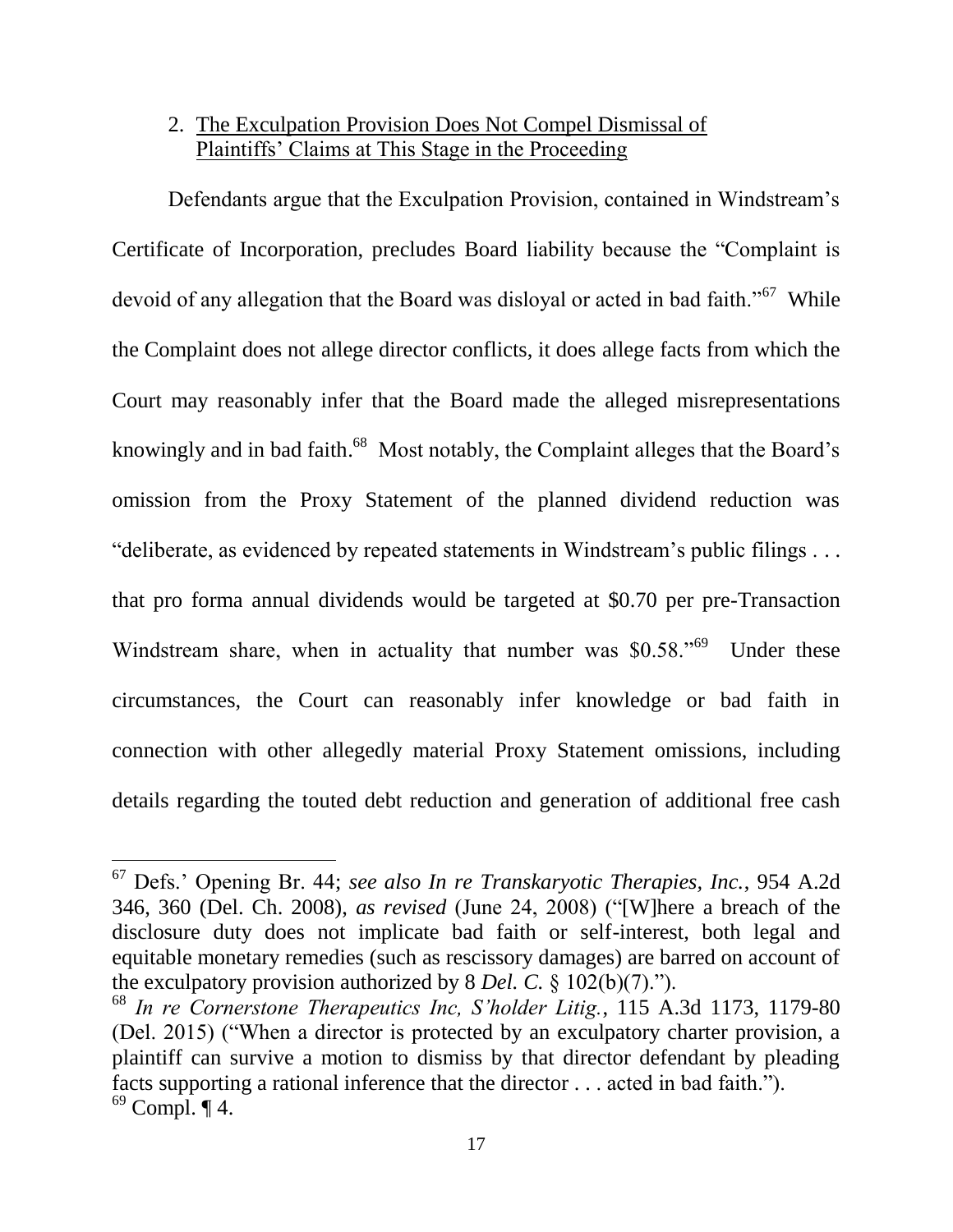flow.<sup>70</sup> Accordingly, Defendants' Motion to Dismiss is denied to the extent it relies on the Exculpation Provision.<sup>71</sup>

## 3. Equitable Restructuring is No Longer Available

Delaware courts have "expressed a 'preference for having [disclosure claims] brought as [motions] for a preliminary injunction before the shareholder vote, as opposed to many months after.<sup>772</sup> Such a preference exists due to the "irreparable harm" resulting from an uninformed stockholder vote.<sup>73</sup> **Once** 

<sup>70</sup> *Id.* ¶¶ 43-44. *See Cornerstone*, 115 A.3d at 1186-87 ("[W]hen a complaint pleads facts creating an inference that seemingly independent directors approved a conflicted transaction for improper reasons, . . . the pro-plaintiff inferences that must be drawn on a motion to dismiss counsels for resolution of that question of fact only after discovery."). Plaintiffs do not allege that the Board was in any way conflicted or improperly interested in this transaction. Tr. of Oral Arg. Defs.' Mot. to Dismiss 44; Tr. of Prelim. Inj. Hr'g and Ruling of the Ct. 59. Why an independent board would engaged in bad faith is, however, a question the Court need not address at this stage in the proceeding; Plaintiffs need only plead facts from which the Court can reasonably infer that the Board conceivably acted in bad faith.

<sup>&</sup>lt;sup>71</sup> Defendants also argue that Plaintiffs' alleged damages are not "logically and reasonably related" to the alleged violation. Defs.' Opening Br. 43-44 (quoting *In re J.P. Morgan Chase & Co. S'holder Litig.*, 906 A.2d 766, 773 (Del. 2006)). The Court cannot hold, on Defendants' Motion to Dismiss, that the dividend reduction and post-closing reduction in share price were not, at least conceivably, reasonably related to Plaintiffs' alleged disclosure violations. Other than challenging the relatedness of the relief sought to the alleged violations, Defendants do not allege a failure to plead causation or quantifiable damages—only that "Plaintiffs do not allege any particularized damages related to the purported omissions," and that the "only conceivable harm is the alleged drop in the stock price." *Id.* at 44.

<sup>72</sup> *Transkaryotic Therapies*, 954 A.2d at 360 (alterations in original).

<sup>73</sup> *Id.* at 361.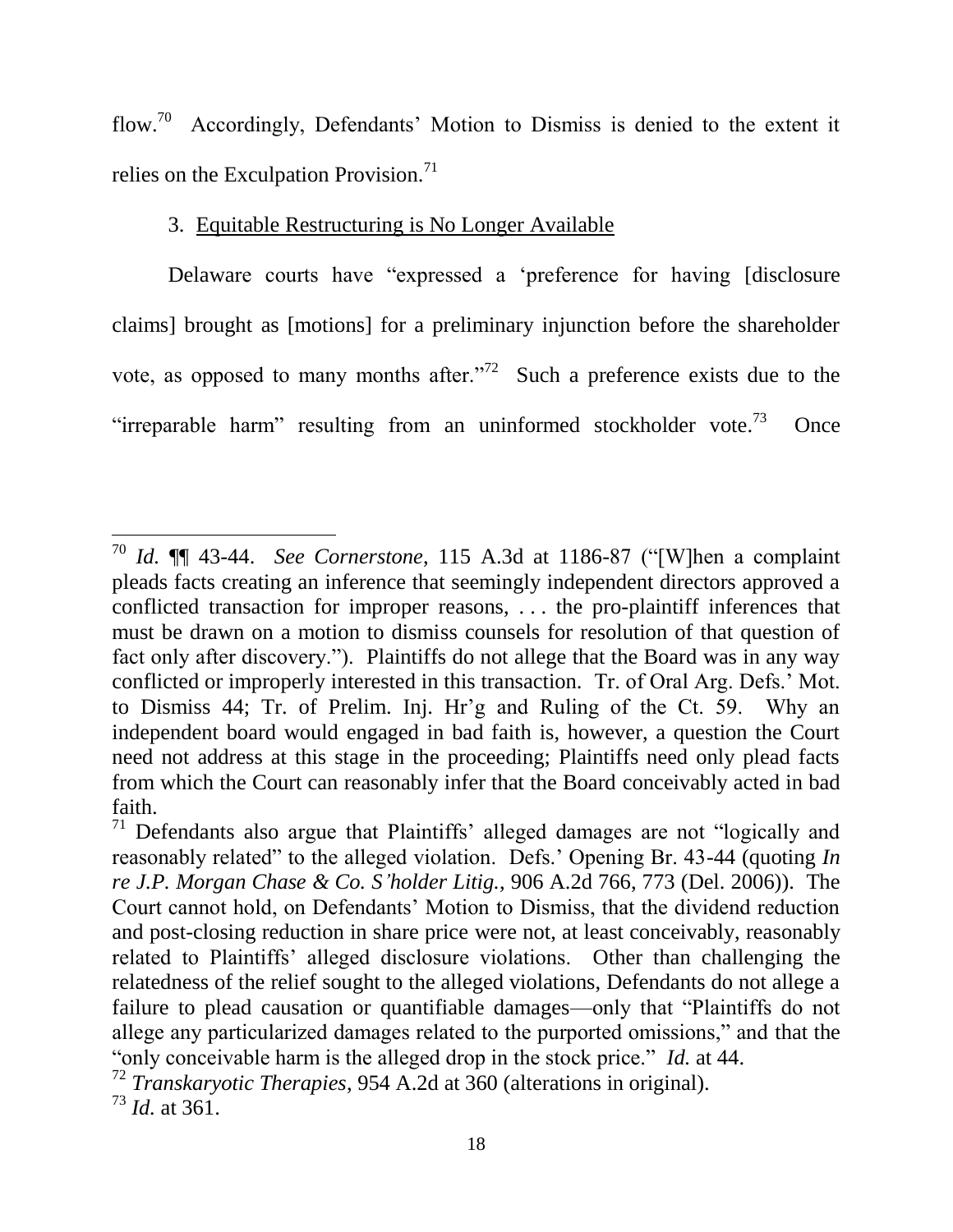"shareholders have voted without complete and accurate information[,] it is, by definition, too late to remedy the harm.<sup>74</sup>

Plaintiffs argue that because the Spin-Off was not a merger, and because Defendants had time to address the issues raised in the Complaint before effecting the Spin-Off, this transaction is amenable to unscrambling. As Defendants note, however, Plaintiffs moved for a preliminary injunction eleven days before the Special Meeting, which the Court denied. The fact that the Board, upon stockholder approval of the Proposals, effectuated the Spin-Off has no bearing on whether the Court is capable of undoing the transaction. Further, unraveling the Spin-Off would present substantial difficulties. First, on April 24, 2015, upon completion of the Spin-Off, Windstream distributed 120,442,150 shares of CS&L common stock to Windstream stockholders.<sup>75</sup> On April 27, 2015, CS&L stock began trading on the NASDAQ, and much stockholder turnover has since occurred.<sup>76</sup> Also as part of the Spinoff, Windstream filed an amendment to its Certificate of Incorporation, effective April 26, 2015, "whereby Windstream completed the one-for-six Reverse Stock Split."<sup>77</sup> Finally, Windstream Corp., the operating subsidiary, was converted to a limited liability company following the

<sup>74</sup> *Id.* (emphasis omitted).

<sup>75</sup> Defs.' Opening Br. 46; Tr. of Oral Arg. Defs.' Mot. to Dismiss 17.

<sup>76</sup> Defs.' Opening Br. 46; Tr. of Oral Arg. Defs.' Mot. to Dismiss 17.

<sup>77</sup> Defs.' Opening Br. 46.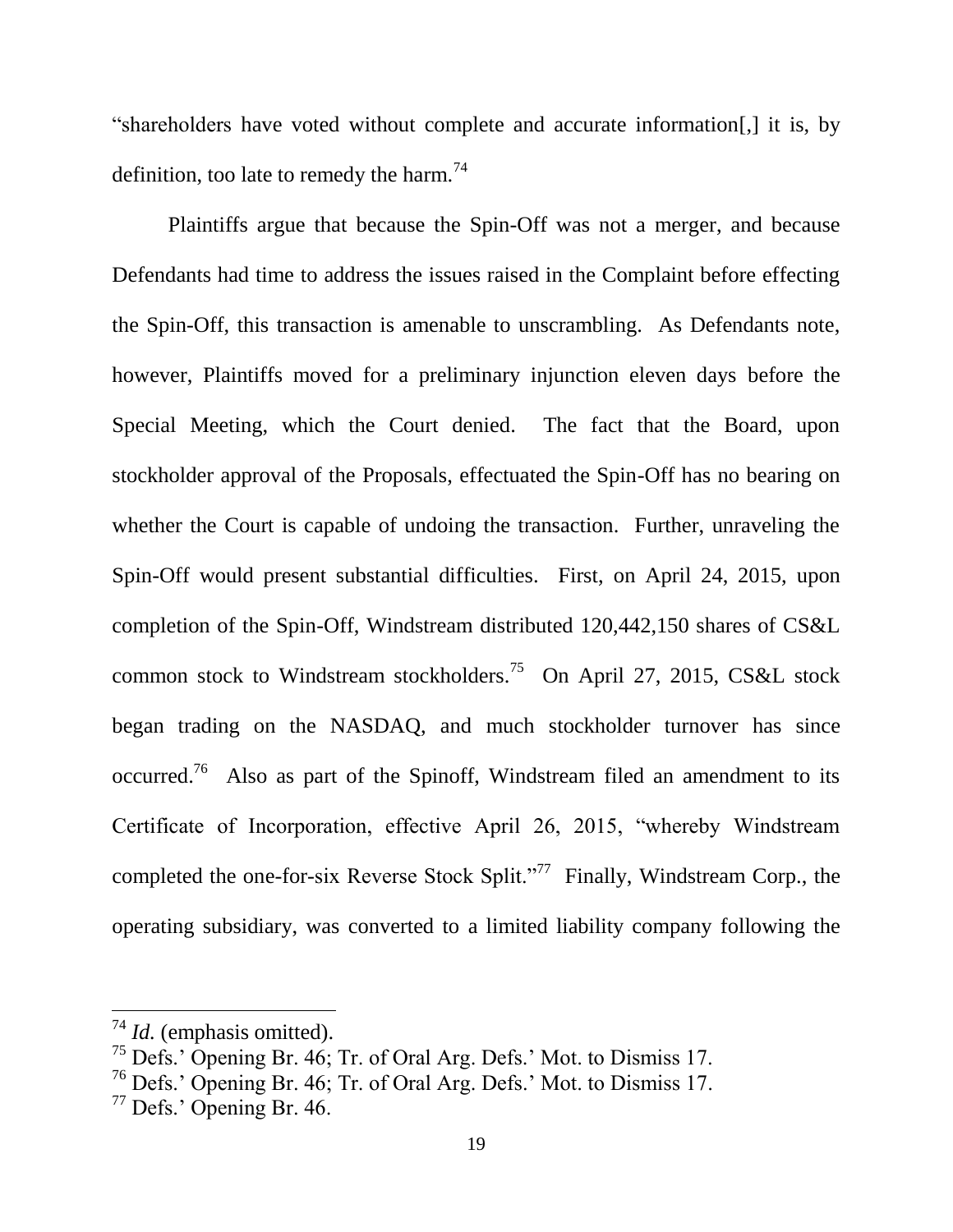stockholders' adoption of the Proposal to Eliminate Voting Rights.<sup>78</sup> In these circumstances, the Court is satisfied that Spin-Off has scrambled the proverbial eggs beyond extrication.

## 4. Windstream is Entitled to Dismissal

Finally, Defendants' Motion to Dismiss seeks dismissal of all claims against Windstream, arguing that a corporation itself owes its stockholders no duty and cannot be held liable for director breaches on a theory of *respondeat superior*. 79 Where rescission is no longer a remedy, and the only remaining claims are for breach of fiduciary duty, a complaint does not state a claim against a defendant corporation.<sup>80</sup> Because Plaintiffs are not entitled to equitable rescission, the sole remaining claim is breach of fiduciary duty. Therefore, the Motion to Dismiss is granted to the extent that it alleges claims against Windstream.

<sup>78</sup> Tr. of Oral Arg. Defs.' Mot. to Dismiss 17.

<sup>79</sup> Defs.' Opening Br. 47-48 (citing *Arnold v. Soc'y for Sav. Bancorp, Inc.*, 1995 WL 376919, at  $*8$  (Del. Ch. June 15, 1995) ("The corporation and, therefore, any of its agents acting on its behalf, owe no fiduciary duties to the stockholders. The directors and officers of a corporation independently owe fiduciary duties directly to the stockholders." (citation omitted)), *aff'd and remanded*, 678 A.2d 533 (Del. 1996)).

<sup>80</sup> *Alessi v. Beracha*, 849 A.2d 939, 950 (Del. Ch. 2004) (dismissing claims against a corporation where the complaint does not plead rescission as a remedy and "the only cognizable claim pled in the complaint is for breach of fiduciary duty").